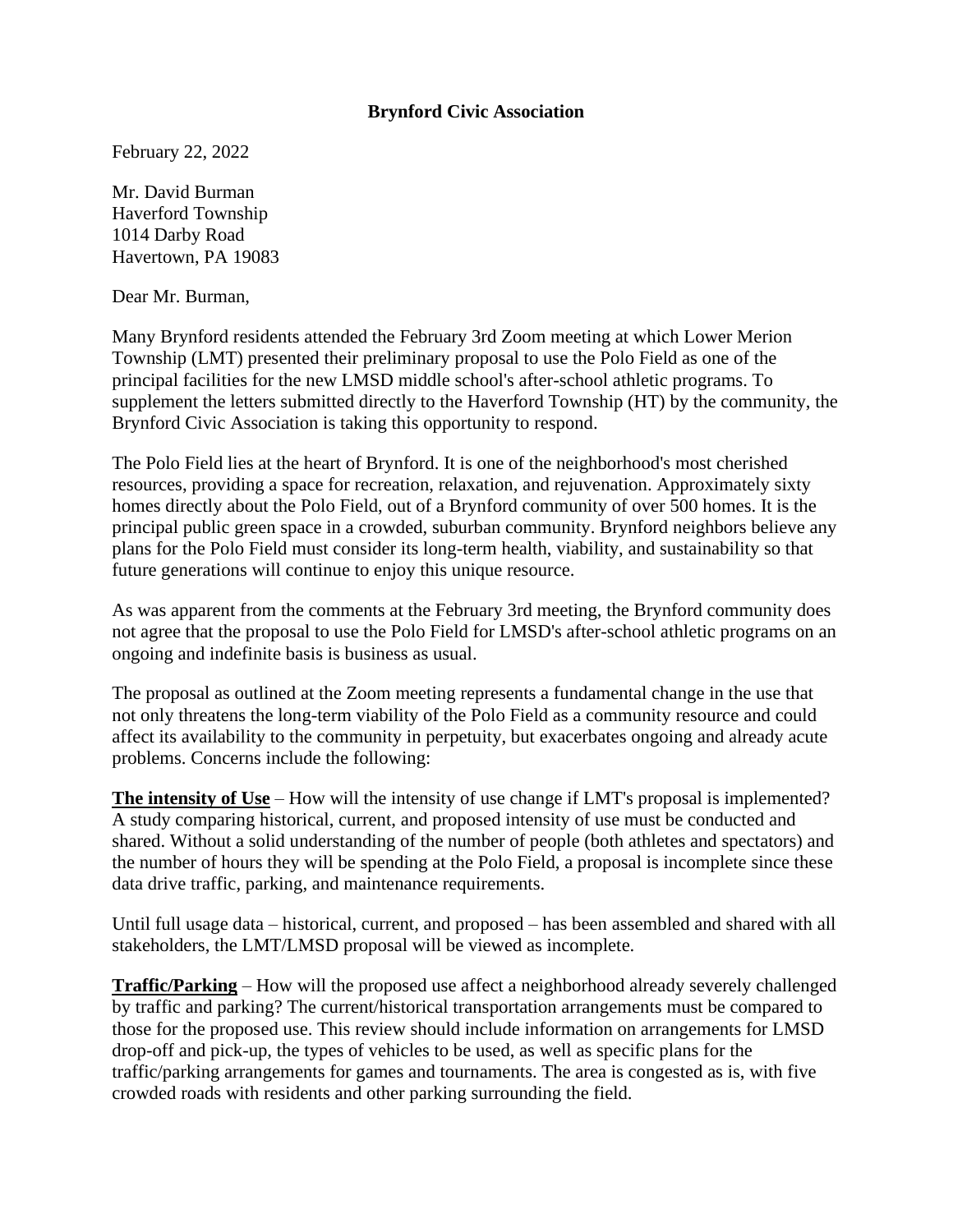Until a full traffic study of Brynford addressing the traffic flows, parking, and safe walkability/bike-ability under both current and proposed usage of the Polo Field, the LMT/LMSD proposal will be viewed as incomplete.

**Maintenance** – What new arrangements are required to ensure that the Polo Field will be properly maintained under the proposed new use? The Polo Field has been maintained with an extremely light touch in the past. Three aspects are of particular concern:

Sports field turf maintenance – a proper maintenance plan which fosters the long-term health and sustainability of the fields must be commissioned.

- 1. Sports Field Turf Maintenance a proper maintenance plan which fosters the long-term health and sustainability of the fields must be commissioned.
- 2. Regular Trash/Waste Removal regular removal of trash and other debris from athletic activities is necessary, without trucks driving over the fields as they do now. The field is a heavily used dog field but lacks appropriate signage and waste stations.
- 3. Chemical Toilets the appropriate number of toilets must be installed. Port-a-potties should be placed on cement pads on the field side of the parking lot so that users do not have to run through the lot when cars are entering and exiting.

Any LMT/LMSD proposal will be viewed as incomplete unless these issues are addressed in detail. A maintenance plan developed by a reputable, third-party professional is needed. Adherence to the maintenance plan by the responsible party must be obligatory. Accountability and enforcement must be spelled out.

**Infrastructure** – What infrastructure upgrades are necessary to avoid further damage to the Polo Field under the LMT/LMSD proposal?

Stormwater management – the intensive use of the Polo Field, the minimal maintenance, and increased intensity of weather events associated with climate change have all combined to make stormwater runoff from the field into adjacent properties on Penn, Railroad, Polo, and Rugby problematic. Regular turf maintenance will help mitigate the run-off, while also creating a deep root system for a healthier field. In addition, standing water on Railroad is a hazard for pedestrians and motorists alike. No drop-off along Railroad or increased use of that end of the field could be considered without first addressing this situation.

Access road and parking lot – the sole access road to the Polo Field is a narrow, private road, with access as part of the lease for the field and granted by deed for one resident's driveway. The road cannot be widened without taking private property. Steps need to be taken to enforce the no parking restriction along the road, especially if there is increased traffic during LMSD games and tournaments. Curbs, parking stops, or bollards around the perimeter of the parking lot would preclude parking on the grass.

Any proposal for the change in use must address these required infrastructure improvements.

**Transparency** – The community needs full transparency from about the following issues, given the long-term effects of any proposal on the Polo Field.